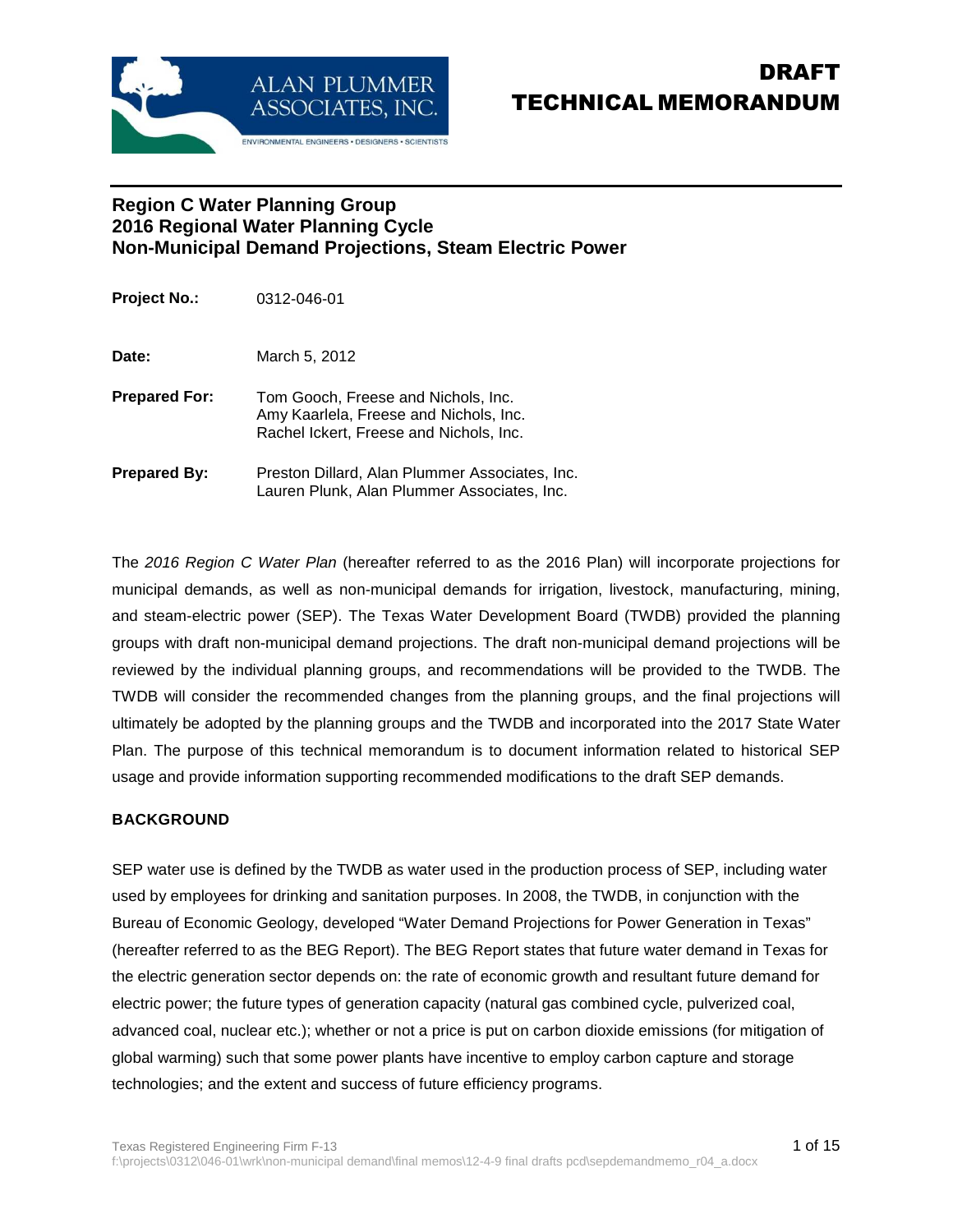The TWDB solicited an opinion from each planning group regarding SEP projections for the 2007-2012 planning cycle. The TWDB requested that the Region C Water Planning Group (RCWPG) determine whether to adopt the 2006 Plan projections or the projections provided as part of the BEG Report for the 2011 Plan's SEP projections. In response to the request from the TWDB memorandum, an analysis of available projections and data was initiated by the RCWPG. After reviewing the background usage data in RCWPG from previous TWDB reports and the BEG Report, data from the TCEQ, TWDB, and several direct reuse providers was requested. Using this information, the RCWPG determined which projection best matched both the near term demands (through 2020) and long term demands (through 2060) for each county. A decision was made to proceed with one of the following methodologies:

- Preferred option: If the near term and long term projections for either the BEG or the 2006 Plan are consistent with regional estimates, choose the most appropriate projection for a county through the duration of the planning period (2010-2060).
- Hybrid option: If the near term projection for either the BEG Report or 2006 Plan is reasonable, but the long term projection is not, choose the 2010 projection that is most reasonable and modify the most appropriate projection pattern by adding or subtracting the difference from the regional estimates for each decade.

A complete copy of the 2009 RCWPG memo documenting the SEP projections is included in Attachment A. The projections recommended in the 2009 memo were ultimately adopted in the 2012 State Water Plan. Accordingly, the methodology described above is the basis for modifications to the projections recommended in this memorandum.

The TWDB also publishes historical SEP water use estimates. Since the year 2000, the region-wide SEP water use estimates have ranged from 14,457 to 56,236 acre-feet (see Figure 1 for usage information by year). At the time this memo was written, historical data estimates are available through the year 2009. It should be noted that the TWDB historical SEP water use estimates shown in Figure 1 do not appear to include water provided by reuse programs. In the RCWPG, there are at least three facilities that have received reuse water – the Spencer Facility in Denton County, the Florida Power & Light Energy Company Facility in Kaufman County, and the Tractebel Facility in Ellis County. Additionally, there are some differences in usage values between the TCEQ historical consumption data and the TWDB estimates. These discrepancies are addressed in the 2012 State Water Plan (SWP) projections and are documented in Attachment A.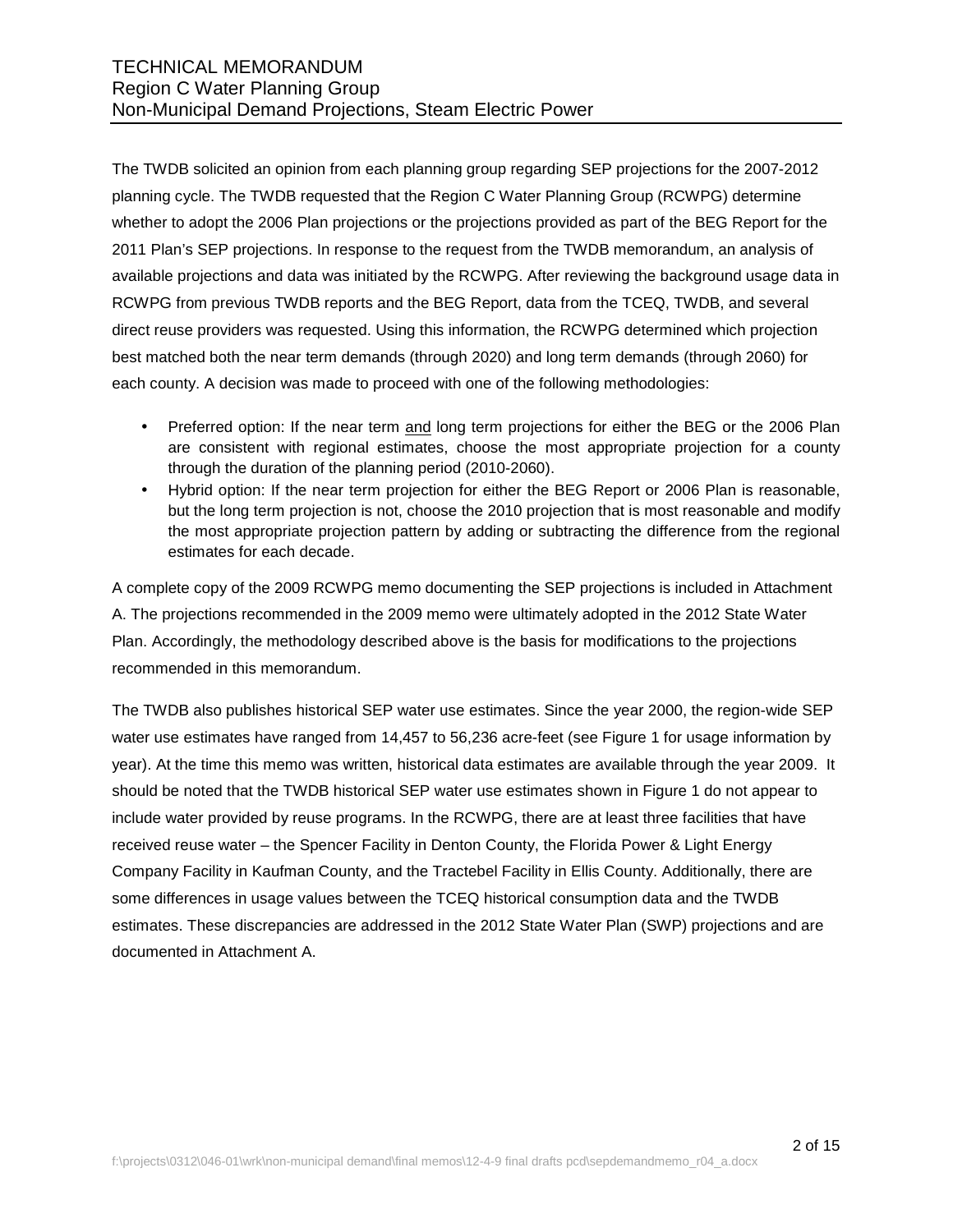



Source: Texas Water Development Board

One or more of the following criteria must be verified by the Planning Group and the Executive Administrator for consideration of revising the SEP water use projections:

- A SEP facility which has recently located in a county and may not have been included in the Board's database. Documentation and analysis must be provided that justify that the new SEP facility will increase the future SEP water use for the county above the SEP water use projections.
- A SEP facility has recently closed its operation in a county.
- Plans for the construction of a SEP facility in a county at some future date.

The Planning Group must provide the Executive Administrator the following data associated with the identified criteria for justifying any adjustments to the SEP water demand projections: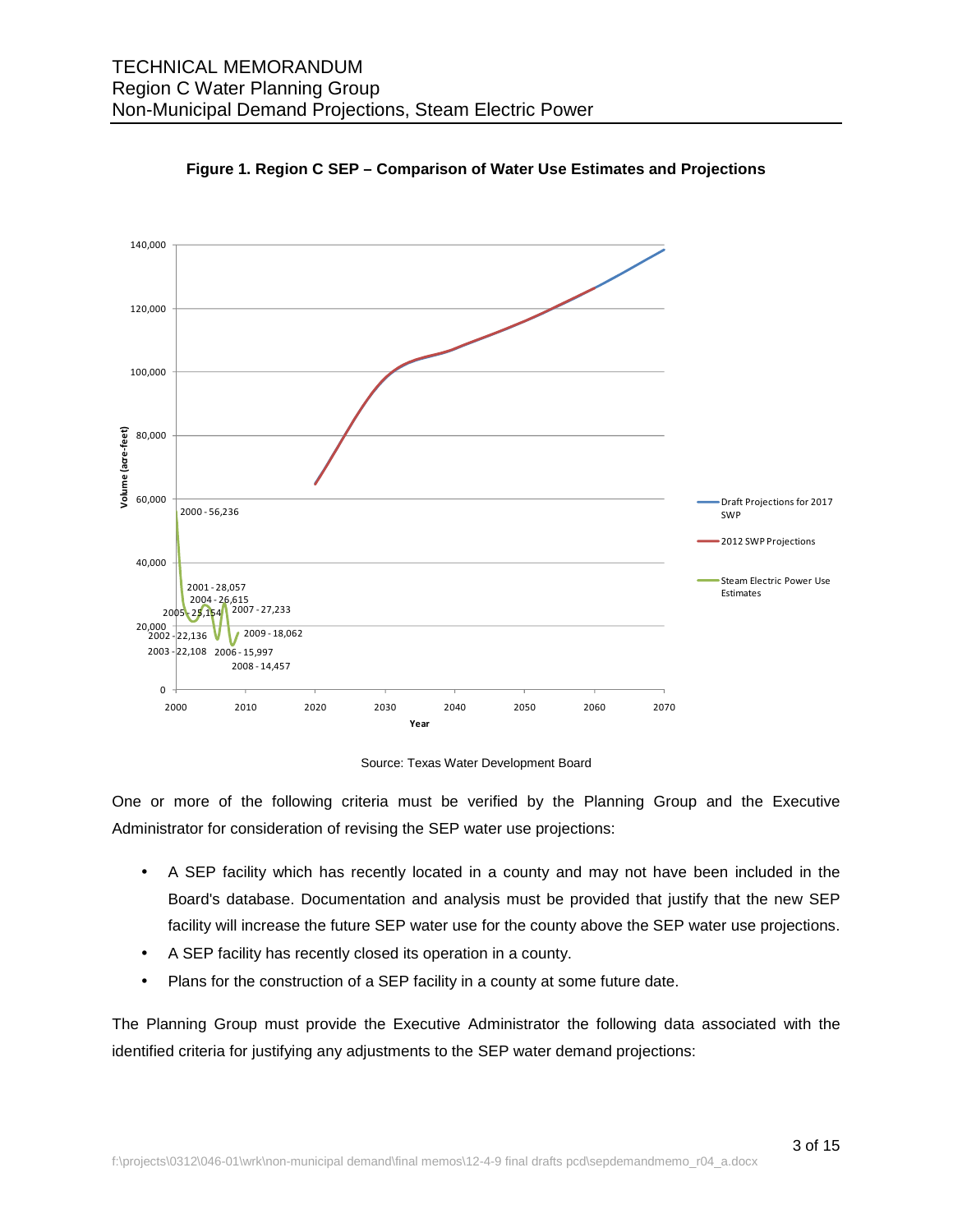- The quantity of water used on an annual basis by a SEP facility that has recently located in a county and was not included in the Board's database.
- The North American Industrial Classification (NAIC) of the SEP facility that has recently located in a county. The NAIC is the numerical code for identifying the classification of establishments by type of activity in which they are engaged as defined by the U.S. Office of Management and Budget and is a successor of the Standard Industrial Classification (SIC).
- Documentation of plans for a SEP facility to locate in a county at some future date will include the following data:
	- o Confirmation of land purchased for the facility or lease arrangements for the facility.
	- $\circ$  The quantity of water required by the planned facility on an annual basis.
	- o The proposed construction schedule for the facility including the date the facility will become operational.
	- o The NAIC for the planned facility.

#### **PROPOSED SEP WATER USE**

A comparison of the draft projections for the 2017 SWP (provided by TWDB), the final 2012 SWP projections, and the proposed RCWPG revisions to the 2017 SWP projections is presented in Table 1 and Figure 2. The majority of the proposed RCWPG county-level projections are identical to the projections from the 2012 SWP. Deviations from the 2012 SWP are explained below:

- Collin County Since the 2011 planning cycle, the Collin Plant has been demolished. Additionally, Collin County is in a non-attainment county so future growth is unlikely. Therefore, the 2008 BEG Report projections now more accurately reflect the conditions in Collin County and are recommended as a proposed revision to the 2017 SWP draft projections, beyond the year 2020.
- Dallas County Since the 2011 planning cycle, the Parkdale Plant has been demolished (this plant was previously mothballed and not included in near term projections). Additionally, recent usage data from the TWDB indicates consumption in 2007 was approximately 5,000 acrefeet/year. Therefore, it is recommended that the projections from the 2012 SWP be adopted, with the exception of the years 2020 and 2030. In these years, the projections should be adjusted to 5,000 acre-feet/year to more accurately reflect existing conditions (projections will be slightly raised in 2020 and lowered in 2030).
- Freestone County Recent usage data from the TCEQ water rights database indicates that consumption in 2006 was approximately 25,000 acre-feet/year. Therefore, it is recommended that the draft 2017 SWP projections be adopted, with the exception of the years 2020 - 2040. In these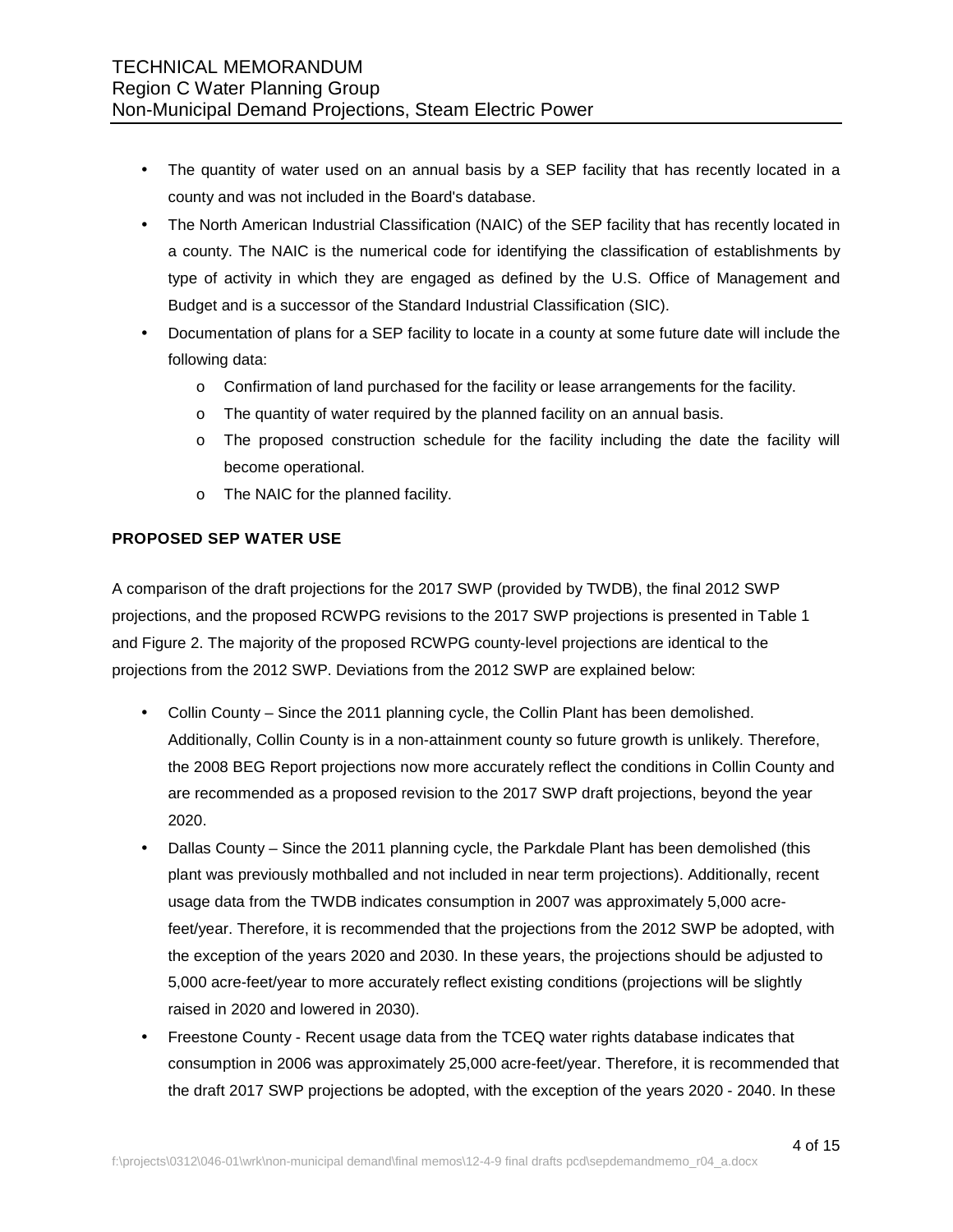## TECHNICAL MEMORANDUM Region C Water Planning Group Non-Municipal Demand Projections, Steam Electric Power

| County      | <b>Draft Projections for 2017 SWP</b> |          |          |          |          | 2012 SWP Projections |          |          |          |          |          | <b>RWPG Revisions</b> |          |          |          |          |          |
|-------------|---------------------------------------|----------|----------|----------|----------|----------------------|----------|----------|----------|----------|----------|-----------------------|----------|----------|----------|----------|----------|
| <b>Name</b> | 2020                                  | 2030     | 2040     | 2050     | 2060     | 2070                 | 2020     | 2030     | 2040     | 2050     | 2060     | 2020                  | 2030     | 2040     | 2050     | 2060     | 2070     |
| Collin      | 715                                   | 1,000    | 1,200    | 1.600    | 2,000    | 2,638                | 715      | 1,000    | 1,200    | 1,600    | 2,000    | 715                   | 602      | 740      | 594      | 782      | 724      |
| Cooke       | $\Omega$                              | $\Omega$ | $\Omega$ | $\Omega$ | $\Omega$ | $\Omega$             | $\Omega$ | $\Omega$ | $\Omega$ | $\Omega$ | $\Omega$ | $\Omega$              | $\Omega$ | $\Omega$ | $\Omega$ | $\Omega$ | $\Omega$ |
| Dallas      | 3,956                                 | 10,991   | 11,066   | 11,066   | 11,066   | 11,066               | 4,290    | 11.918   | 12,000   | 12,000   | 12,000   | 5,000                 | 5,000    | 11,066   | 11,066   | 11,066   | 11,066   |
| Denton      | 646                                   | 733      | 819      | 906      | 993      | 1,088                | 744      | 844      | 944      | 1,044    | 1,144    | 646                   | 733      | 819      | 906      | 993      | 1,088    |
| Ellis       | 698                                   | 1,450    | 3,741    | 5,754    | 7,878    | 10,786               | 698      | 1,450    | 3,741    | 5,754    | 7,878    | 698                   | 1,450    | 3,741    | 5,754    | 7,878    | 10,786   |
| Fannin      | 6,363                                 | 11.474   | 11,910   | 12,443   | 13,092   | 13,775               | 6,363    | 11,474   | 11,910   | 12,443   | 13,092   | 6,363                 | 11,474   | 11.910   | 12,443   | 13,092   | 13,775   |
| Freestone   | 18,518                                | 20,871   | 24,405   | 28,712   | 33,963   | 40,175               | 18,210   | 20,524   | 23,999   | 28,234   | 33,398   | 25,000                | 25,000   | 25,000   | 28,712   | 33,963   | 40,175   |
| Grayson     | 9.243                                 | 12,711   | 12,711   | 12,711   | 12,711   | 12,711               | 8,963    | 12,326   | 12,326   | 12,326   | 12,326   | 6,163                 | 12,711   | 12.711   | 12,711   | 12,711   | 12,711   |
| Henderson   | 427                                   | 7,000    | 8.000    | 9,000    | 10,000   | 11,000               | 427      | 7,000    | 8,000    | 9,000    | 10,000   | 4,000                 | 7,000    | 8.000    | 9.000    | 10,000   | 11,000   |
| Jack        | 2.665                                 | 2.879    | 3,092    | 3,305    | 3,518    | 3,745                | 2,500    | 2,700    | 2,900    | 3,100    | 3,300    | 2,665                 | 2,879    | 3.092    | 3.305    | 3,518    | 3,745    |
| Kaufman     | 10,000                                | 10,000   | 10,000   | 10,000   | 10,000   | 10,000               | 10,000   | 10,000   | 10,000   | 10,000   | 10,000   | 8,000                 | 8,000    | 8,000    | 8,000    | 8,000    | 8,000    |
| Navarro     | 8,000                                 | 13,440   | 13,440   | 13,440   | 13,440   | 13,440               | 8,000    | 13,440   | 13,440   | 13,440   | 13,440   | 8,000                 | 13,440   | 13.440   | 13.440   | 13,440   | 13,440   |
| Parker      | 22                                    | 28       | 56       | 75       | 102      | 139                  | 22       | 28       | 56       | 75       | 102      | 260                   | 260      | 260      | 260      | 260      | 260      |
| Rockwall    | $\Omega$                              | $\Omega$ | $\Omega$ | $\Omega$ | $\Omega$ | $\Omega$             | $\Omega$ | $\Omega$ | 0        | $\Omega$ | $\Omega$ | $\Omega$              | $\Omega$ | $\Omega$ | $\Omega$ | $\Omega$ | $\Omega$ |
| Tarrant     | 2,448                                 | 4,168    | 5,000    | 5,000    | 5,000    | 5,000                | 2,448    | 4,168    | 5,000    | 5,000    | 5,000    | 2,448                 | 4,168    | 5.000    | 5.000    | 5,000    | 5,000    |
| Wise        | 1,245                                 | 1,216    | 1,878    | 2,042    | 2,748    | 3,061                | 1,245    | 1,216    | 1,878    | 2,042    | 2,748    | 1,494                 | 1,459    | 2,254    | 2,450    | 3,298    | 3,673    |
| Total       | 64,946                                | 97.961   | 107.318  | 116.054  | 126.511  | 138.624              | 64.625   | 98.088   | 107.394  | 116.058  | 126,428  | 71,452                | 94.176   | 106.032  | 113.641  | 124.000  | 135,443  |

#### **Table 1. Comparison of SEP Demand Projections**

Indicates no changes are proposed from the draft projections for the 2017 SWP.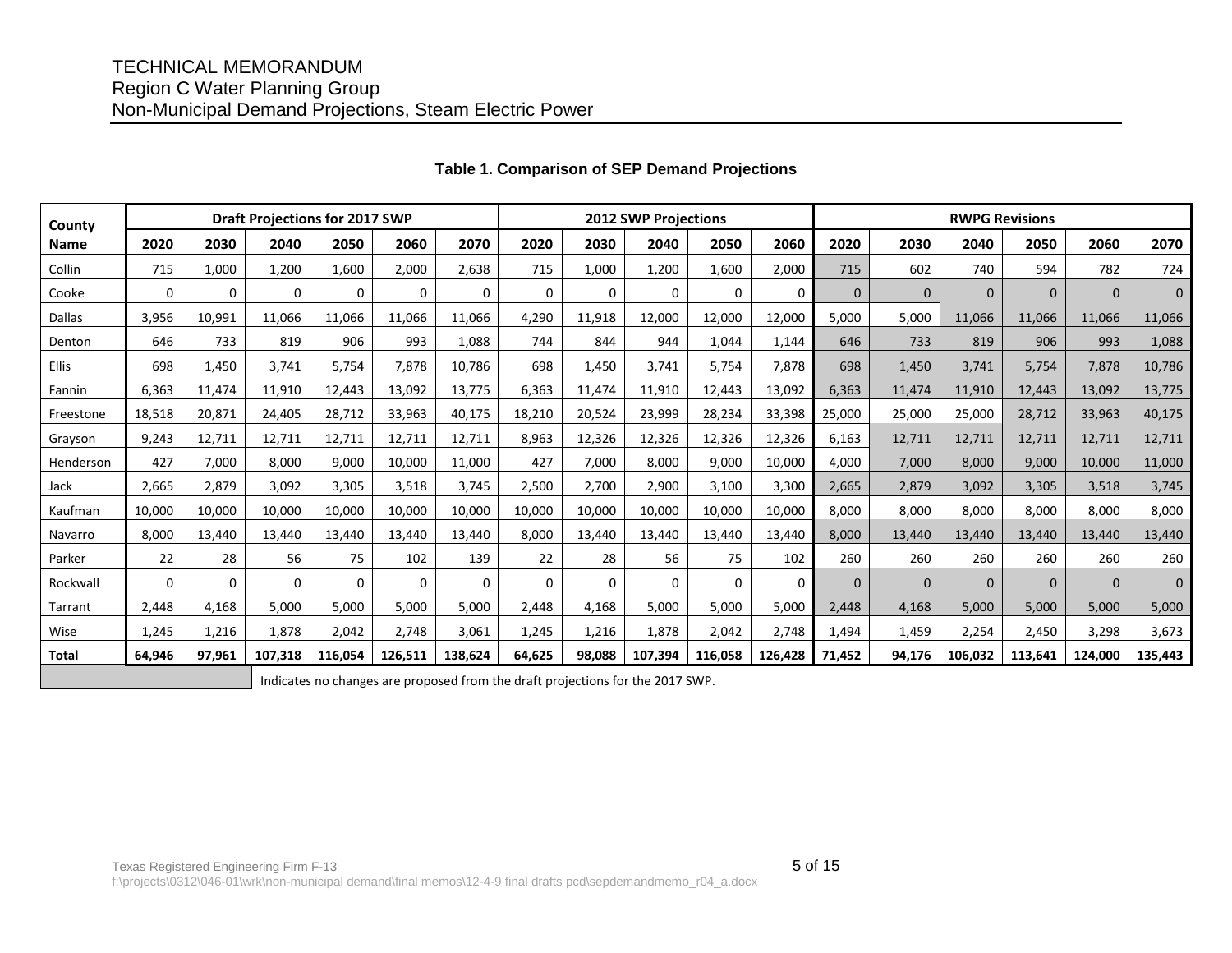## **Figure 2. Region C Steam Electric Power– Comparison of Water Use Estimates, 2012 State Water Plan Projection, Proposed Projections, and Revised Projections**



Texas Registered Engineering Firm F-13f:\projects\0312\046-01\wrk\non-municipal demand\final memosfinal memos\12-4-9 final drafts pcd\sepdemandmemo\_r04\_a.docx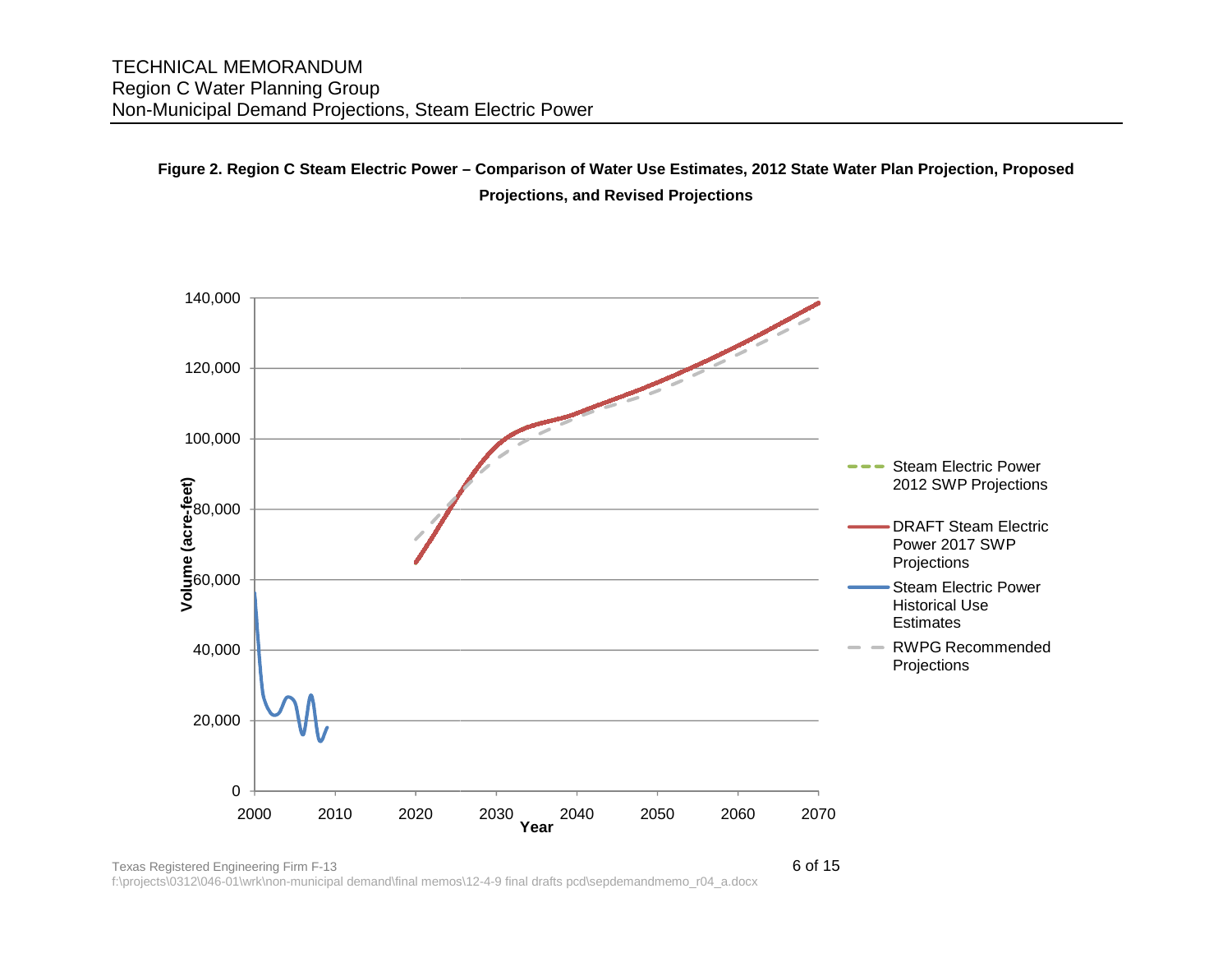years, the projections should be raised to 25,000 acre-feet/year to more accurately reflect existing conditions.

- Grayson County the 2012 SWP projections included the construction of a new Panda Energy Plant. The construction of this plant has since been delayed. Therefore, it is recommended that the projections from the 2012 SWP be adopted, with the exception of the year 2020. In the year 2020, it is recommended that the demand from the proposed Panda Energy Plant be reduced by 50%.
- Henderson County Recent usage data from the TCEQ water rights database indicates that consumption in 2006 was approximately 4,000 acre-feet/year. Therefore, it is recommended that the draft 2017 SWP projections be adopted, with the exception of the year 2020. In 2020, the projections should be raised to 4,000 acre-feet/year to more accurately reflect existing conditions.
- Kaufman County Recent usage data from the reuse provider for the SEP plant in this county indicates that consumption in 2006 was approximately 8,000 acre-feet/year. Therefore, it is recommended that the projections should be lowered to 8,000 acre-feet/year to more accurately reflect existing conditions. Since Kaufman County is designated as a non-attainment county, it is unlikely that new plants will be constructed.
- Parker County Recent usage data from the TWDB indicates that consumption in 2009 was approximately 260 acre-feet/year. Therefore, it is recommended that the projections should be raised to 260 acre-feet/year throughout the planning period to more accurately reflect existing conditions.
- Wise County The Bridgeport Gas Processing Plant is planning a 20% expansion of the facility. Therefore, it is recommended that the 2012 SWP projections be increased by 20% to reflect the proposed facility expansion.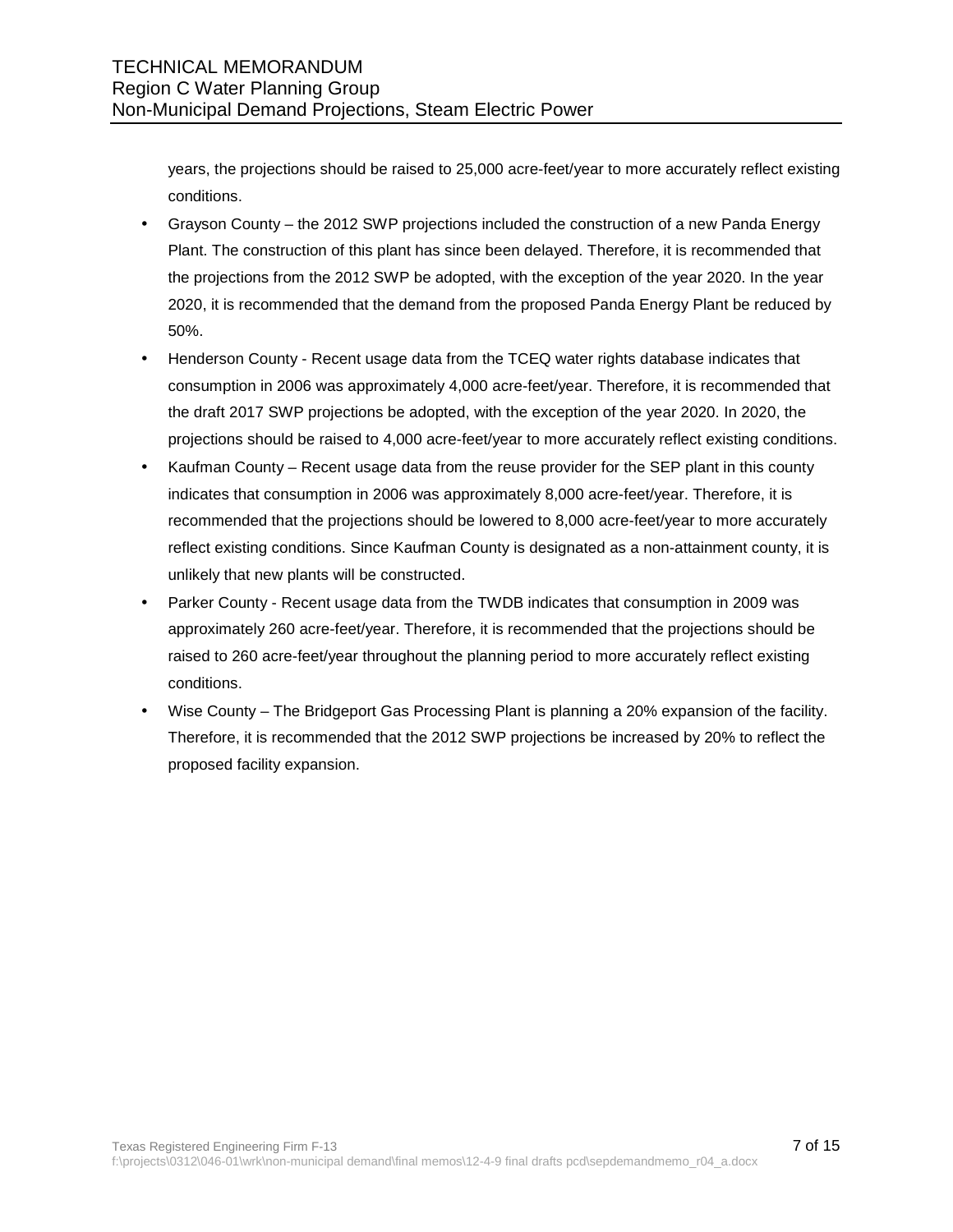**Attachment A Region C Water Planning Group 2009 Steam Electric Power Demand Projections Memo (To be included in the final version of memo)**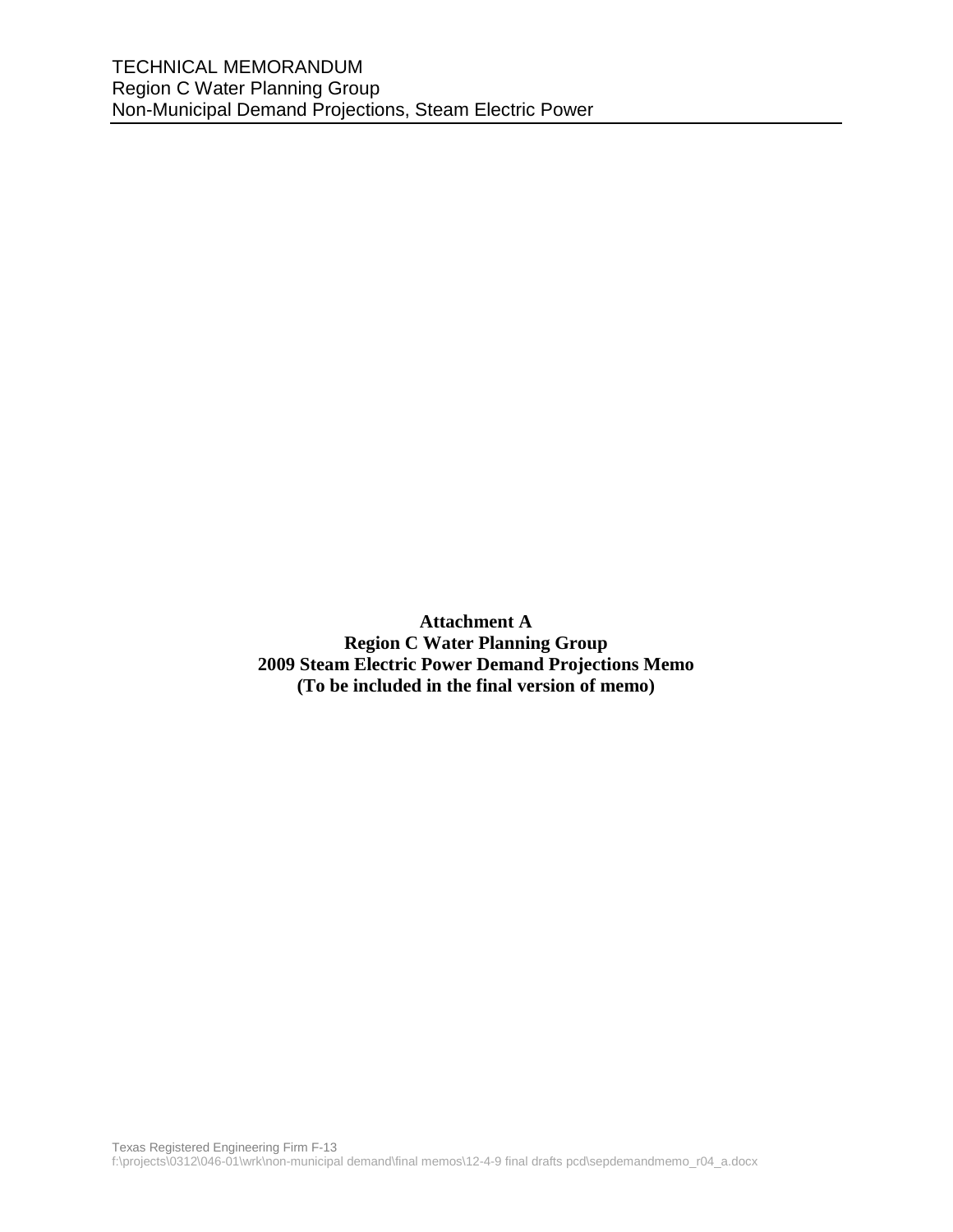**Attachment B Steam Electric Power Demand by County Historical Usage and Projections Comparison**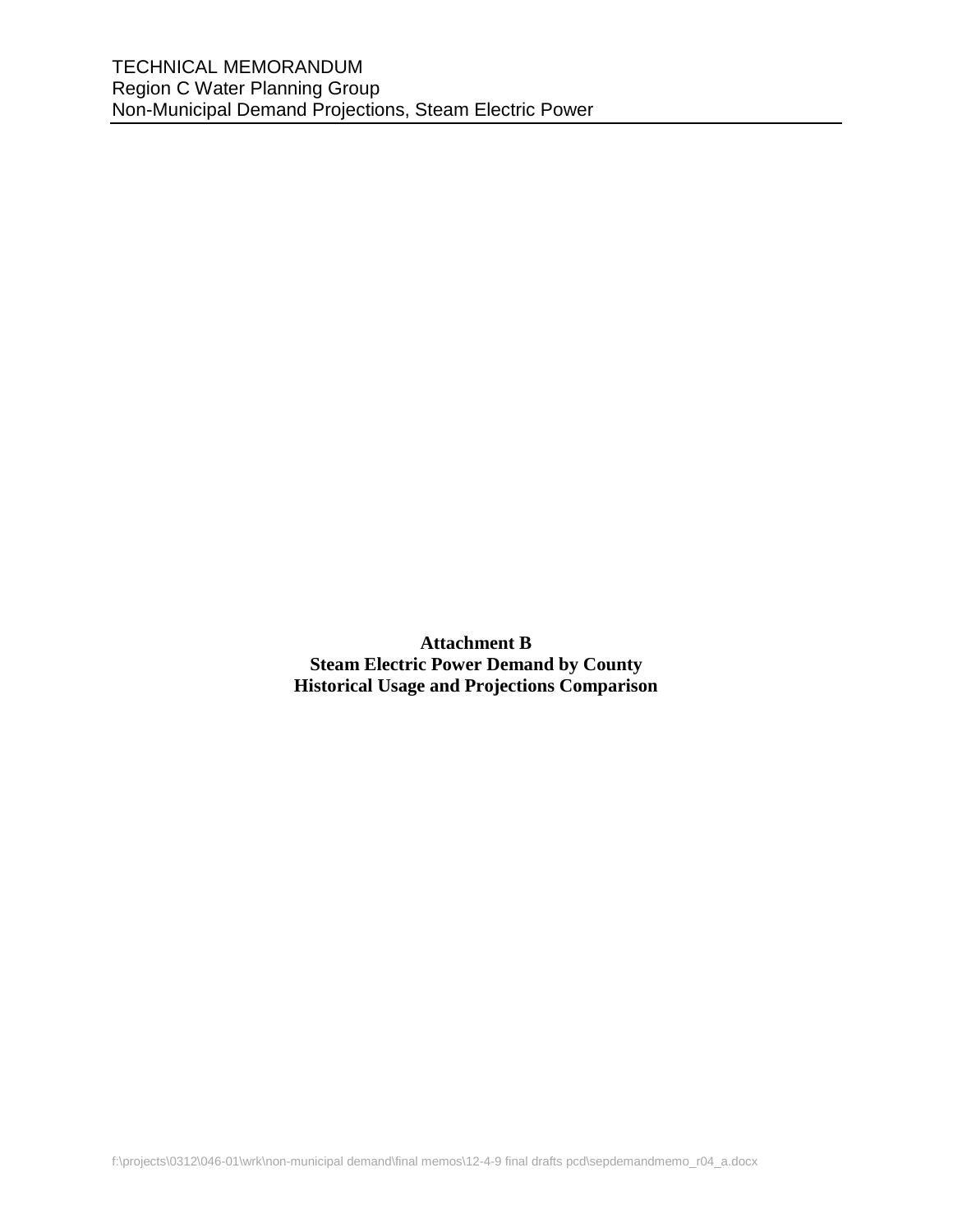

**Figure 1. Collin County Steam Electric Power Comparison** 

**Figure 2. Cooke County Steam Electric Power Comparison** 



**Figure 3. Dallas County Steam Electric Power Comparison** 

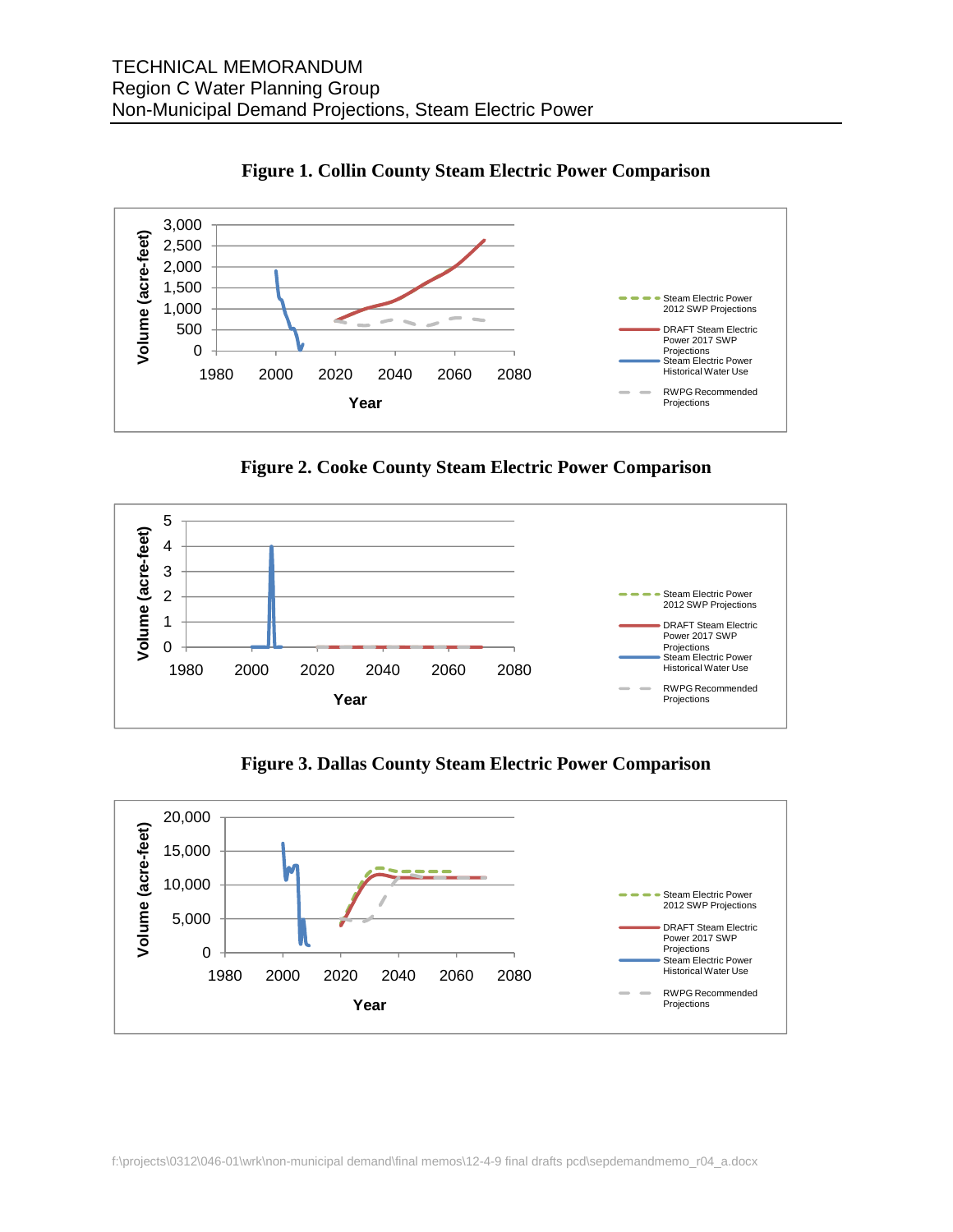

**Figure 4. Denton County Steam Electric Power Comparison** 

**Figure 5. Ellis County Steam Electric Power Comparison** 



**Figure 6. Fannin County Steam Electric Power Comparison** 

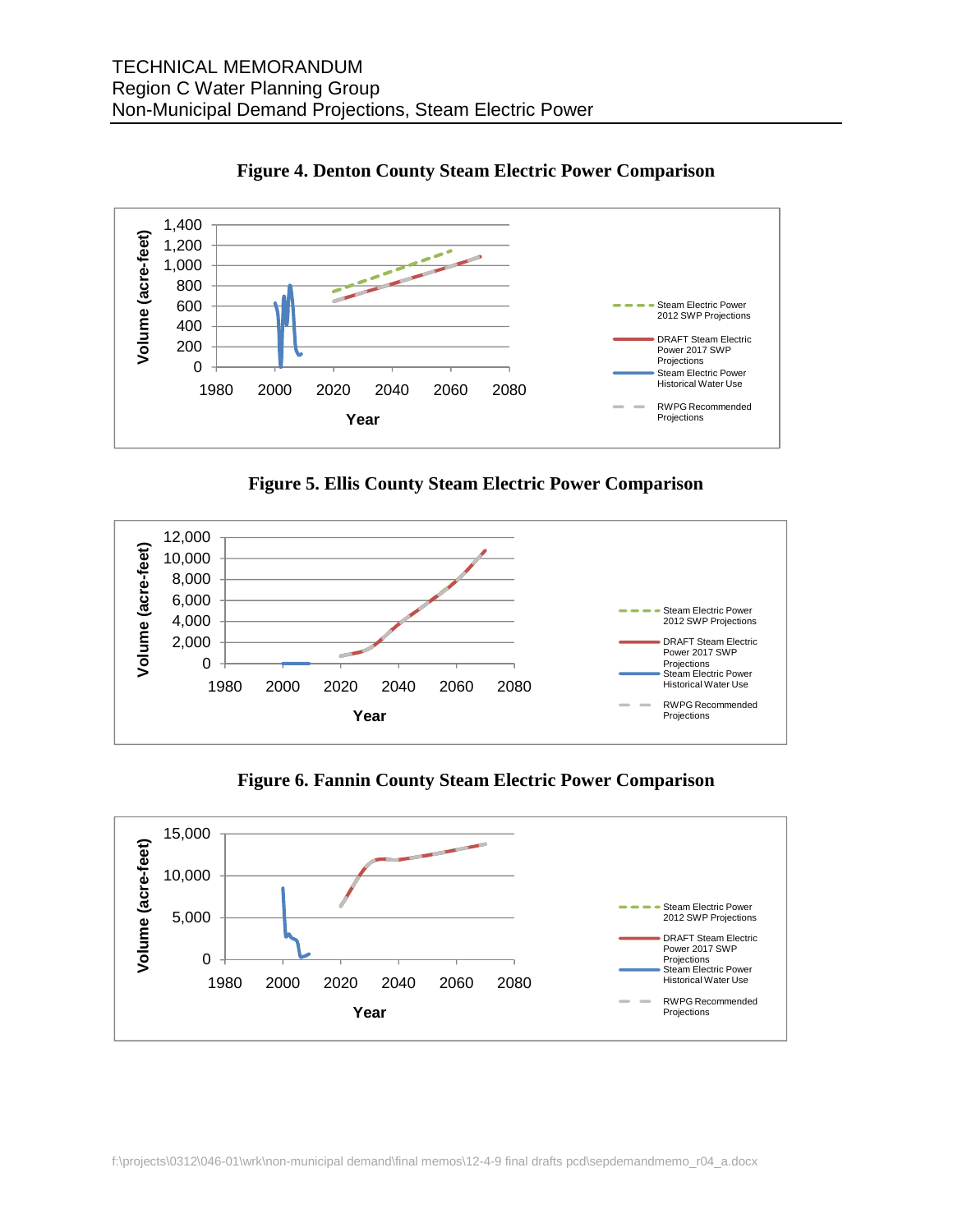



**Figure 8. Grayson County Steam Electric Power Comparison** 





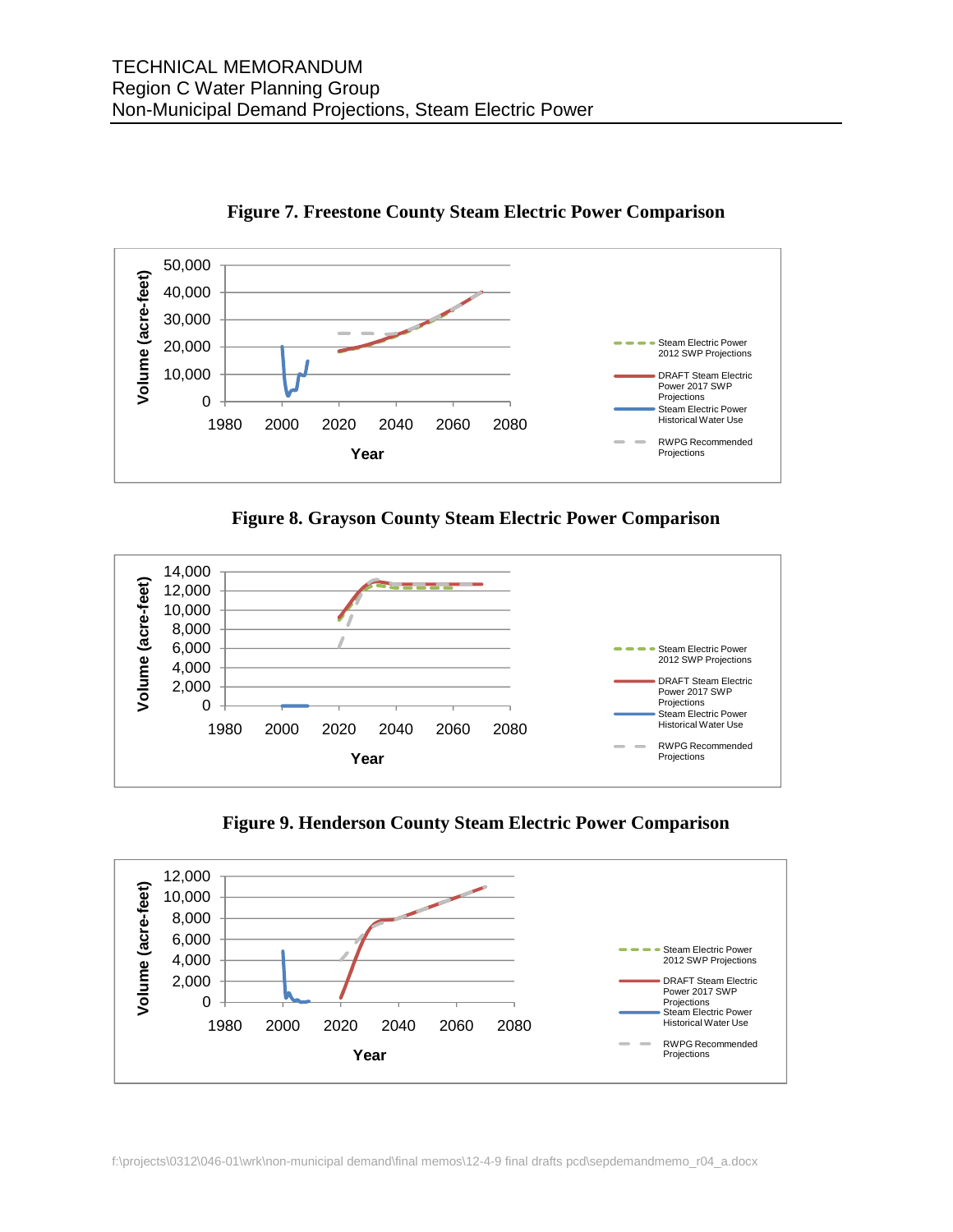

**Figure 10. Jack County Steam Electric Power Comparison** 

**Figure 11. Kaufman County Steam Electric Power Comparison** 



**Figure 12. Navarro County Steam Electric Power Comparison** 

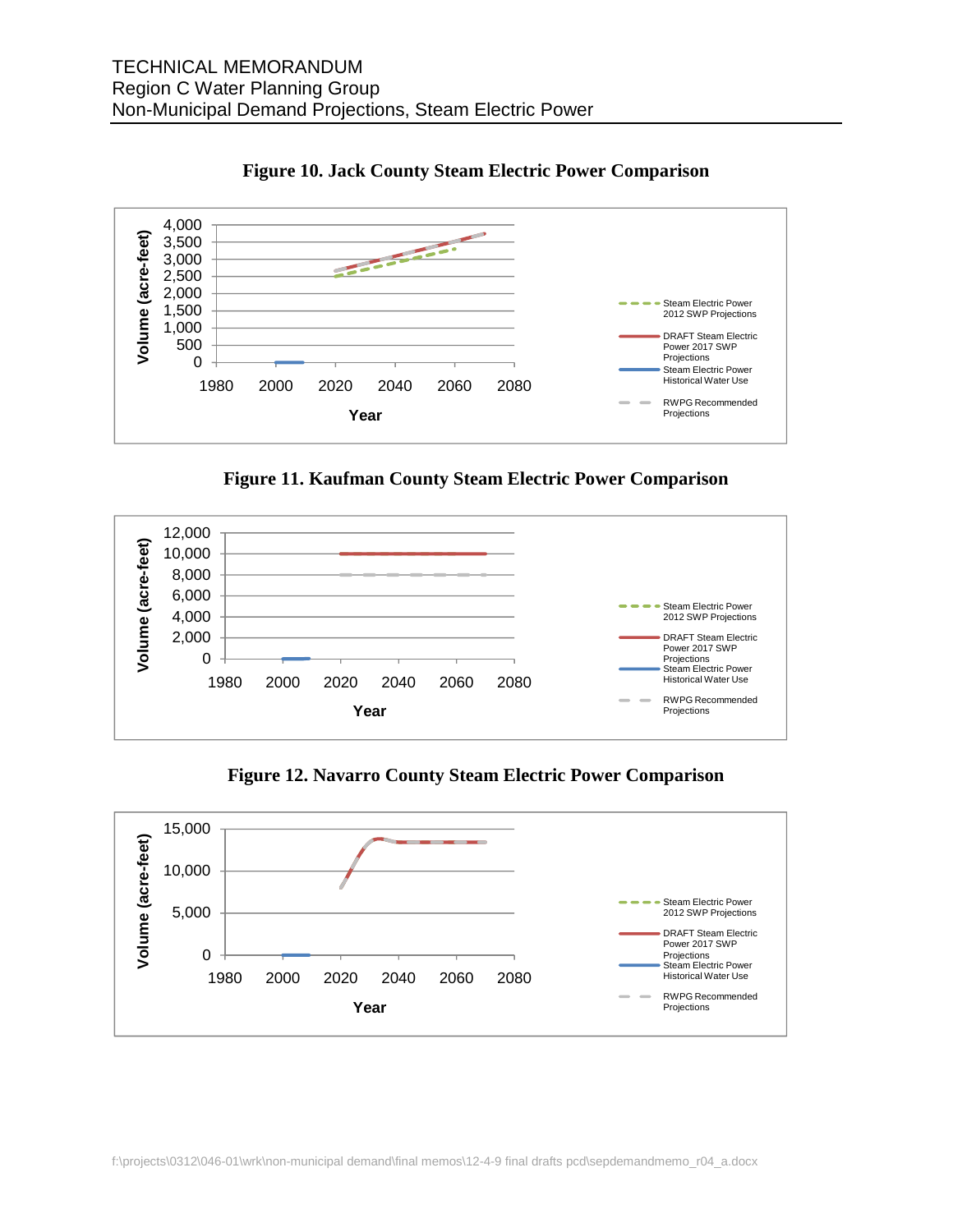



**Figure 14. Rockwall County Steam Electric Power Comparison** 



**Figure 15. Tarrant County Steam Electric Power Comparison**